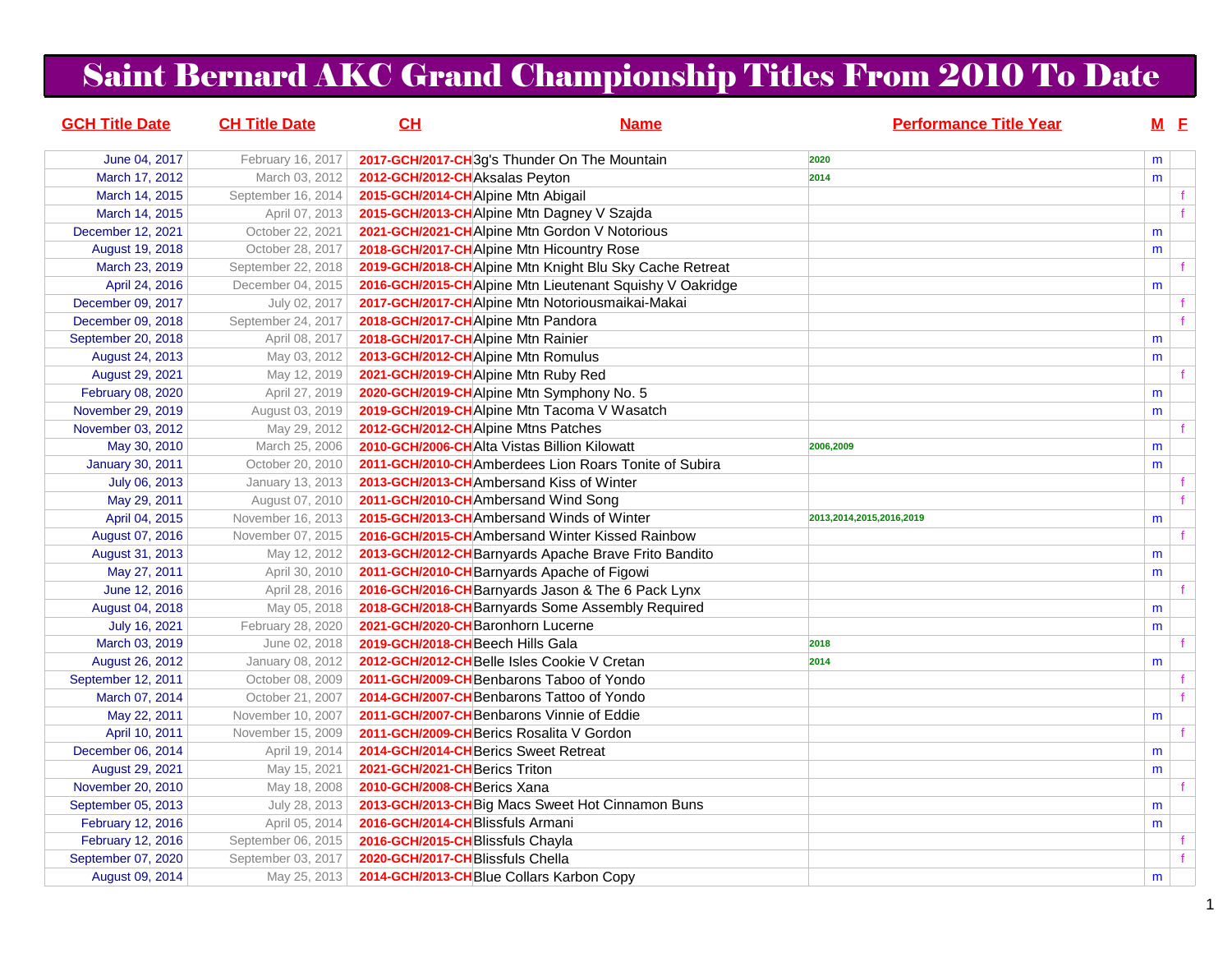| <b>GCH Title Date</b>   | <b>CH Title Date</b> | CL                                         | <b>Name</b>                                                      | <b>Performance Title Year</b> |   | $M$ E |
|-------------------------|----------------------|--------------------------------------------|------------------------------------------------------------------|-------------------------------|---|-------|
| December 14, 2014       | June 07, 2013        | 2014-GCH/2013-CHBlue Collars Kiss An Angel |                                                                  |                               |   |       |
| <b>January 08, 2016</b> | June 06, 2015        |                                            | 2016-GCH/2015-CH Blue Collars Mt. Mtn Hair Apparent              |                               | m |       |
| July 15, 2021           | June 07, 2021        | 2021-GCH/2021-CH Brandau Ridge Big Easy    |                                                                  | 2021                          | m |       |
| August 08, 2021         | July 15, 2021        |                                            | 2021-GCH/2021-CH Brandau Ridge Bourbon Street                    | 2021                          |   |       |
| February 09, 2018       | August 08, 2015      |                                            | 2018-GCH/2015-CH Brock Ranch Daydream Believer                   |                               |   |       |
| May 28, 2012            | May 09, 2010         | 2012-GCH/2010-CHCache Retreat Bells Echo   |                                                                  |                               |   | f     |
| May 03, 2012            | January 28, 2012     |                                            | 2012-GCH/2012-CHCache Retreat Lake Superior V Scanda             |                               | m |       |
| September 24, 2013      | September 25, 2012   |                                            | 2013-GCH/2012-CHCache Retreat Power Drive                        |                               | m |       |
| July 08, 2018           | October 15, 2016     | 2018-GCH/2016-CHCache Retreat Star Power   |                                                                  |                               |   |       |
| May 21, 2011            | April 27, 2008       | 2011-GCH/2008-CHCache Retreat Taxman       |                                                                  |                               | m |       |
| March 03, 2019          | March 03, 2018       |                                            | 2019-GCH/2018-CHCarmen It's A Grandslam V Royalty                |                               | m |       |
| December 03, 2016       | December 06, 2015    | 2016-GCH/2015-CHCarmen Polar X Press       |                                                                  |                               | m |       |
| November 23, 2014       | July 04, 2014        |                                            | 2014-GCH/2014-CHCarmens Frosty Paws of Royalty                   |                               |   |       |
| June 02, 2019           | April 21, 2017       |                                            | 2019-GCH/2017-CHCedar Lanes Hank O'Cornerstone                   |                               | m |       |
| October 24, 2015        | December 09, 2014    |                                            | 2015-GCH/2014-CHCedar Lanes Malachi O'Cornerstone                |                               | m |       |
| August 31, 2013         | May 29, 2011         |                                            | 2013-GCH/2011-CHChaparrals Deja-Vu of Kings Row                  |                               | m |       |
| September 06, 2010      | August 30, 2008      | 2010-GCH/2008-CHCopper Mtns Windstorm      |                                                                  |                               |   |       |
| February 07, 2014       | March 18, 2012       |                                            | 2014-GCH/2012-CHCornerstones Chasing Time                        |                               |   |       |
| August 13, 2017         | November 28, 2015    |                                            | 2017-GCH/2015-CHCornerstones Holiday Avalanche                   |                               | m |       |
| April 26, 2019          | May 14, 2017         |                                            | 2019-GCH/2017-CHCornerstones Just What The Dr Ordered            |                               |   |       |
| March 18, 2022          | September 27, 2021   |                                            | 2022-GCH/2021-CHCornerstones Lets Give'M Something To Talk About |                               |   |       |
| March 29, 2012          | September 15, 2011   | 2012-GCH/2011-CHCornerstones O Henry       |                                                                  |                               | m |       |
| December 02, 2018       | April 27, 2018       | 2018-GCH/2018-CHCornerstones The Dance     |                                                                  |                               |   |       |
| April 04, 2015          | April 27, 2014       |                                            | 2015-GCH/2014-CHCountry Haven Cleopatra V Kings Row              | 2013,2014,2015                |   |       |
| March 13, 2011          | February 25, 2011    | 2011-GCH/2011-CH Dankas Emerald Eyes       |                                                                  |                               |   |       |
| September 18, 2010      | May 22, 2010         | 2010-GCH/2010-CH Dankas Pretty Woman       |                                                                  |                               |   | f.    |
| April 30, 2011          | February 19, 2011    | 2011-GCH/2011-CH Dilettantes Quintessa     |                                                                  |                               |   |       |
| November 03, 2012       | May 30, 2011         | 2012-GCH/2011-CHEamon Ard Ri O'Connor      |                                                                  |                               | m |       |
| April 16, 2022          | May 08, 2021         |                                            | 2022-GCH/2021-CH Eastgates And They Call Him The Streak          |                               | m |       |
| May 15, 2011            | November 02, 2008    |                                            | 2011-GCH/2008-CH Eastgates Diplomatic Immunity                   |                               | m |       |
| November 05, 2011       | March 17, 2011       | 2011-GCH/2011-CHEastgates Rag Doll         |                                                                  |                               |   |       |
| June 09, 2017           | March 03, 2017       | 2017-GCH/2017-CHEidelkeits Chachem         |                                                                  |                               | m |       |
| March 12, 2016          | January 17, 2016     | 2016-GCH/2016-CHEIbas Aristo Presto        |                                                                  | 2018                          | m |       |
| October 16, 2016        | April 30, 2016       |                                            | 2016-GCH/2016-CH Empty Kegs Dumas Walker of Grissoms             | 2017                          | m |       |
| February 11, 2018       | August 23, 2014      | 2018-GCH/2014-CH Empty Kegs Jim Dandy      |                                                                  |                               | m |       |
| July 20, 2019           | March 01, 2019       | 2019-GCH/2019-CHEmpty Kegs Purple Rain     |                                                                  |                               | m |       |
| August 28, 2021         | October 17, 2020     |                                            | 2021-GCH/2020-CH Empty Kegs Too Much Fun                         |                               | m |       |
| February 28, 2015       | September 24, 2013   | 2015-GCH/2013-CHEpic Seduction             |                                                                  |                               |   | f     |
| July 05, 2013           | January 20, 2013     |                                            | 2013-GCH/2013-CH Excaliburs Legend of The Knight                 |                               | m |       |
| September 27, 2014      | November 09, 2012    |                                            | 2014-GCH/2012-CH Excaliburs Sir Lancelot of Copper Mtn           |                               | m |       |
| November 16, 2013       | April 14, 2013       | 2013-GCH/2013-CH Firehouses Heavy Rescue   |                                                                  |                               | m |       |
| February 12, 2011       | February 29, 2004    | 2011-GCH/2004-CH Forever Kryskara Ace      |                                                                  | 2009                          | m |       |
| March 06, 2022          | June 19, 2021        | 2022-GCH/2021-CH Fuzzy Bears Amore'        |                                                                  | 2020, 2021, 2022              | m |       |
| April 29, 2012          | March 15, 2012       | 2012-GCH/2012-CHGliddens Lady Isabella     |                                                                  |                               |   | f     |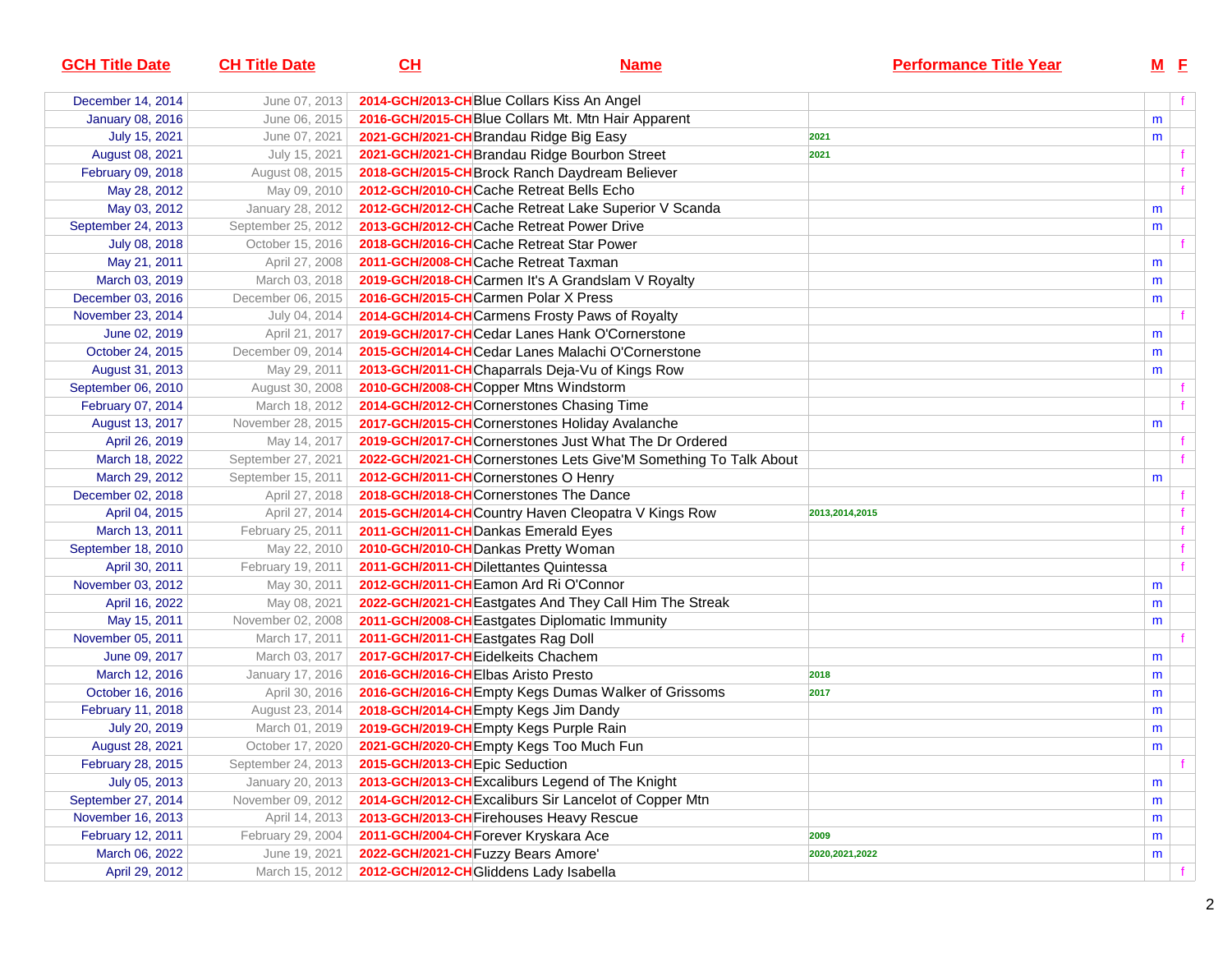| <b>GCH Title Date</b>   | <b>CH Title Date</b> | CL                                           | <u>Name</u>                                                 | <b>Performance Title Year</b> | $M$ E |              |
|-------------------------|----------------------|----------------------------------------------|-------------------------------------------------------------|-------------------------------|-------|--------------|
| August 06, 2021         | May 22, 2021         |                                              | 2021-GCH/2021-CH Gliddens Secret Crush V Spring Mtn         |                               |       |              |
| May 21, 2017            | July 24, 2016        |                                              | 2017-GCH/2016-CH Gliddens Wild Is The Wind In The Barnyard  |                               |       | f            |
| September 03, 2017      | October 02, 2016     |                                              | 2017-GCH/2016-CH Gliddens Yosminty Sam I Am                 | 2015,2018,2019,2020,2022      | m     |              |
| October 06, 2013        | October 27, 2012     |                                              | 2013-GCH/2012-CH Gordons Working On A Dream                 |                               |       |              |
| September 05, 2014      | October 27, 2013     |                                              | 2014-GCH/2013-CH Grand Bays I Believe In Miracles           |                               | m     |              |
| April 08, 2017          | May 21, 2016         |                                              | 2017-GCH/2016-CH Granites I'm Your Huckleberry              |                               | m     |              |
| <b>January 17, 2018</b> | March 18, 2018       |                                              | 2018-GCH/2018-CH Greystones Countess Lilah of Earl          |                               |       |              |
| <b>January 16, 2014</b> | April 05, 2013       | 2014-GCH/2013-CHR.i.w. Sir Winfield Jaguar   |                                                             |                               | m     |              |
| April 02, 2021          | August 28, 2020      |                                              | 2021-GCH/2020-CH Harmonys Hicountry Winter Solstice V Elba  |                               | m     |              |
| April 13, 2011          | February 14, 2009    | 2011-GCH/2009-CH Heimers U S Army            |                                                             |                               | m     |              |
| April 21, 2022          | November 20, 2021    |                                              | 2022-GCH/2021-CH Hicountry Pnw Rainshadow                   | 2021,2022                     |       |              |
| March 08, 2012          | June 21, 2008        |                                              | 2012-GCH/2008-CH Howeranch Hidalgo V Tinkerbell             |                               | m     |              |
| April 14, 2018          | August 15, 2015      |                                              | 2018-GCH/2015-CH  Am Prince William Wielkopolski Bernardyn  |                               | m     |              |
| November 20, 2010       | October 18, 2008     | 2010-GCH/2008-CHJamelles Aristocrat V Elba   |                                                             | (CGC), 2012, 2013             | m     |              |
| <b>January 19, 2012</b> | May 22, 2011         |                                              | 2012-GCH/2011-CH Jamelles Bravehearted V Divine             |                               | m     |              |
| June 19, 2011           | October 18, 2008     | 2011-GCH/2008-CH Jamelles Camelot            |                                                             |                               | m     |              |
| October 26, 2013        | October 28, 2012     |                                              | 2013-GCH/2012-CH Jamelles Happy Birthday Mrpresident        |                               |       | f            |
| November 02, 2014       | October 20, 2013     | 2014-GCH/2013-CH Jamelles Lille Venn Heidi   |                                                             |                               |       | f            |
| April 25, 2013          | May 26, 2012         | 2013-GCH/2012-CH Jamelles Peyton Place       |                                                             |                               |       |              |
| June 10, 2012           | September 12, 2011   | 2012-GCH/2011-CH Jamelles Play It Maestro    |                                                             |                               | m     |              |
| February 23, 2020       | February 22, 2019    | 2020-GCH/2019-CHJamelles To Sir With Love    |                                                             | 2020,2021                     | m     |              |
| August 12, 2017         | September 05, 2015   |                                              | 2017-GCH/2015-CH Jeul Kreeks A Rockstar For Vicdory         | 2013,2015,2017,2019           |       |              |
| May 04, 2019            | March 08, 2019       |                                              | 2019-GCH/2019-CH Johnson Farms Mustang Sally Ride           |                               |       |              |
| June 10, 2011           | August 14, 2009      | 2011-GCH/2009-CH Kings Mill Kaydence         |                                                             |                               |       | $\mathbf{f}$ |
| April 09, 2011          | May 18, 2007         | 2011-GCH/2007-CH Kings Mill Lombardi         |                                                             |                               | m     |              |
| July 20, 2012           | October 23, 2011     | 2012-GCH/2011-CHKings Mill Young At Heart    |                                                             | 2010,2013                     | m     |              |
| October 19, 2014        | February 17, 2014    |                                              | 2014-GCH/2014-CHKings Row Caesar V Country Haven            | 2016,2019                     | m     |              |
| October 26, 2013        | August 01, 2009      | 2013-GCH/2009-CHKings Row Icon               |                                                             |                               | m     |              |
| March 08, 2019          | February 08, 2018    |                                              | 2019-GCH/2018-CH Kris Kountry A League of Her Own V Orlando | 2017                          |       |              |
| March 28, 2021          | February 14, 2020    |                                              | 2021-GCH/2020-CHKris Kountry Ace In The Hole V Poker        |                               | m     |              |
| March 08, 2020          | November 08, 2019    |                                              | 2020-GCH/2019-CHKris Kountry Big Blind V Poker              | 2019,2021                     | m     |              |
| March 04, 2018          | February 08, 2018    | 2018-GCH/2018-CHKris Kountry Poker Face      |                                                             | 2019,2020                     | m     |              |
| July 10, 2021           | September 14, 2019   | 2021-GCH/2019-CHKris Kountry Shes All That   |                                                             |                               |       |              |
| October 10, 2020        | January 22, 2020     |                                              | 2020-GCH/2020-CHKris Kountry Sweet Indulgence V Poker       |                               |       |              |
| January 08, 2022        | October 30, 2021     |                                              | 2022-GCH/2021-CHKris Kountry Three Card Monte V Northstar   |                               | m     |              |
| March 19, 2011          | November 11, 2006    | 2011-GCH/2006-CHKryskara Aces Are Wild       |                                                             |                               |       |              |
| October 21, 2012        | May 29, 2010         | 2012-GCH/2010-CHKryskara Fools Gold          |                                                             | 2016                          |       |              |
| February 12, 2011       | June 09, 2007        |                                              | 2011-GCH/2007-CH Kryskara Joker V Blue Valley               |                               | m     |              |
| March 25, 2016          | December 03, 2015    | 2016-GCH/2015-CH Kryskara Silver Trailblazer |                                                             | (CGC)                         |       |              |
| June 26, 2021           | November 28, 2020    |                                              | 2021-GCH/2020-CH Kudos Crown Royal V Regalbear              | 2019,2020,2021,2022           | m     |              |
| December 05, 2020       | September 28, 2019   |                                              | 2020-GCH/2019-CH Kudos Riverwillow V Regalbear              |                               |       |              |
| April 16, 2016          | June 27, 2015        |                                              | 2016-GCH/2015-CH Kudos To Troopers Sonny Boy                | 2015,2022                     | m     |              |
| October 31, 2021        | May 22, 2021         |                                              | 2021-GCH/2021-CHLasquites A Who Dat On The Ponderosa        | 2022                          | m     |              |
| August 14, 2010         | November 09, 2008    | 2010-GCH/2008-CHLasquites Banjo V Orlando    |                                                             |                               | m     |              |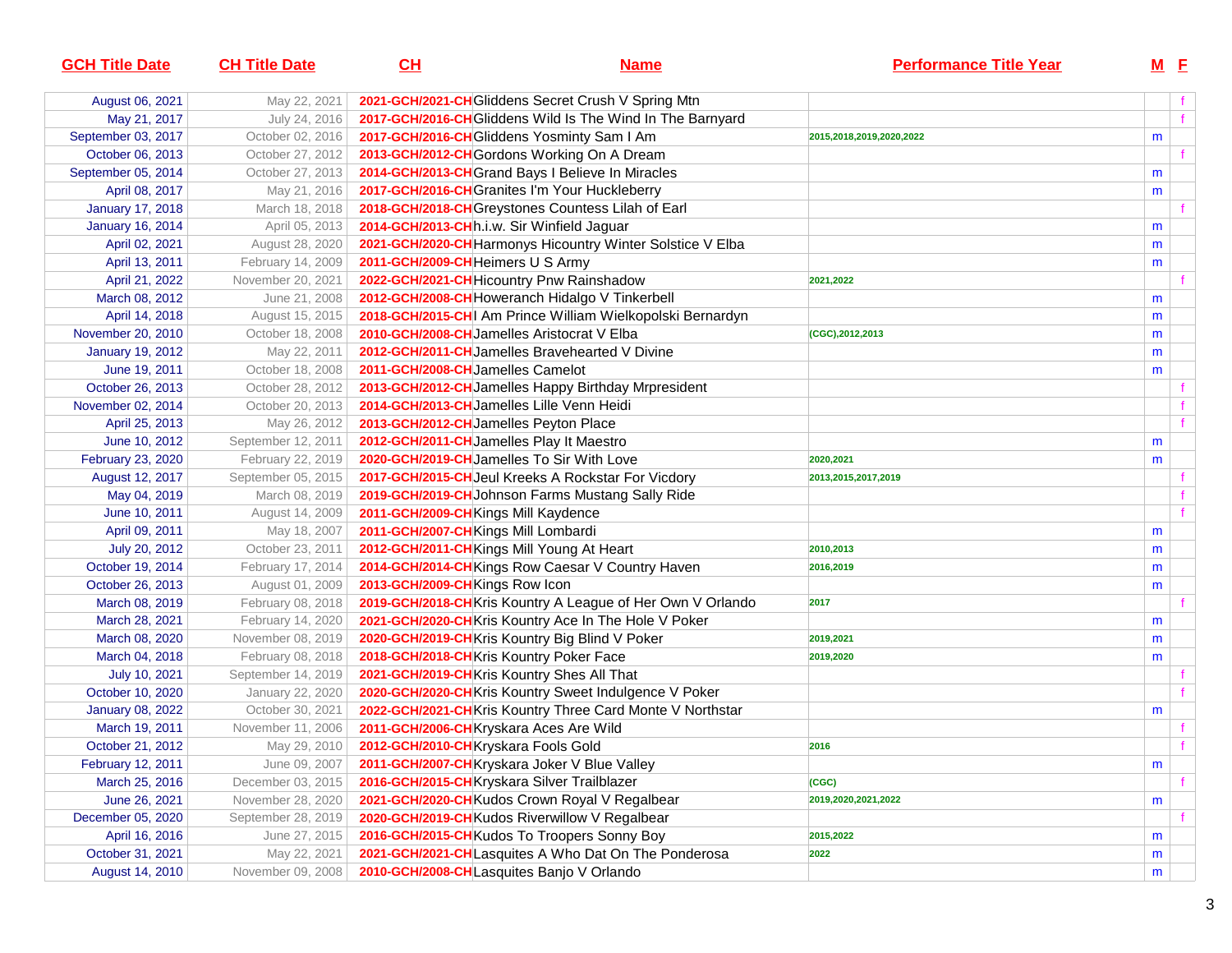| <b>GCH Title Date</b>   | <b>CH Title Date</b> | CL                                       | <b>Name</b>                                              | <b>Performance Title Year</b> |   | $M$ E |  |
|-------------------------|----------------------|------------------------------------------|----------------------------------------------------------|-------------------------------|---|-------|--|
| June 17, 2012           | October 22, 2011     |                                          | 2012-GCH/2011-CHLasquites Denver V Lucas                 |                               | m |       |  |
| January 04, 2014        | April 02, 2011       | 2014-GCH/2011-CHLasquites HRH Walter     |                                                          | 2013                          | m |       |  |
| September 07, 2019      | July 14, 2019        |                                          | 2019-GCH/2019-CHLasquites Ian of Rolando                 | 2019,2021                     | m |       |  |
| February 17, 2012       | November 08, 2009    |                                          | 2012-GCH/2009-CHLasquites Jersey Jo Franklin             |                               | m |       |  |
| September 22, 2013      | July 19, 2013        | 2013-GCH/2013-CHLasquites May of Denver  |                                                          | 2013,2014                     |   |       |  |
| February 22, 2014       | September 26, 2013   | 2014-GCH/2013-CHLasquites Ula of Valdez  |                                                          |                               |   |       |  |
| September 22, 2019      | September 17, 2018   |                                          | 2019-GCH/2018-CHL asquites Username Is Dexter            | 2016                          | m |       |  |
| August 05, 2012         | March 16, 2012       | 2012-GCH/2012-CHLasquites Victor Zephyr  |                                                          |                               | m |       |  |
| <b>January 21, 2018</b> | August 19, 2017      |                                          | 2018-GCH/2017-CHLasquites Xavier V Horace                | 2018,2019                     | m |       |  |
| June 22, 2017           | April 27, 2017       |                                          | 2017-GCH/2017-CHLasquites Yours Mine And Ours            | 2019                          | m |       |  |
| August 05, 2018         | August 06, 2017      |                                          | 2018-GCH/2017-CHLe Phaire Brutus Maximus                 |                               | m |       |  |
| August 11, 2017         | July 17, 2015        |                                          | 2017-GCH/2015-CHLone Cedars Brilliant Light of Vicdory   |                               |   |       |  |
| August 22, 2021         | July 13, 2019        |                                          | 2021-GCH/2019-CHLone Cedars Charisma of Willow Creek     |                               |   |       |  |
| August 20, 2021         | September 23, 2020   |                                          | 2021-GCH/2020-CHLone Cedars Desired Jeul of Rainier      | 2020                          |   |       |  |
| October 31, 2021        | October 31, 2020     |                                          | 2021-GCH/2020-CHLone Cedars Dirty Deeds                  |                               | m |       |  |
| May 20, 2012            | October 09, 2011     |                                          | 2012-GCH/2011-CHMahoganys Domino Effect                  |                               |   |       |  |
| April 04, 2014          | March 15, 2014       |                                          | 2014-GCH/2014-CH Mahoganys Gallant Spirit V Charley      |                               | m |       |  |
| September 05, 2014      | March 08, 2013       |                                          | 2014-GCH/2013-CHMahoganys Great Innovator V Charley      |                               | m |       |  |
| March 07, 2020          | February 07, 2020    |                                          | 2020-GCH/2020-CHMahoganys Lake On Fire Leland            |                               | m |       |  |
| March 16, 2012          | October 29, 2011     |                                          | 2012-GCH/2011-CHMahoganys Show Stopper                   |                               | m |       |  |
| August 01, 2010         | March 03, 2007       |                                          | 2010-GCH/2007-CHMarianettes Habitual Vialator            |                               | m |       |  |
| October 30, 2010        | March 06, 2010       | 2010-GCH/2010-CHMarianettes The Fugitive |                                                          |                               | m |       |  |
| September 15, 2011      | April 08, 2011       | 2011-GCH/2011-CHMelon City Capone        |                                                          |                               | m |       |  |
| July 08, 2010           | July 07, 2007        | 2010-GCH/2007-CHMickey III               |                                                          |                               | m |       |  |
| March 29, 2015          | August 31, 2013      | 2015-GCH/2013-CHMistihil Over The Moon   |                                                          | 2013,2016,2018                |   |       |  |
| July 22, 2018           | July 18, 2014        |                                          | 2018-GCH/2014-CHMistihil Promises Promises Rules         | 2014,2015,2016, 2018          |   |       |  |
| December 09, 2018       | April 27, 2018       |                                          | 2018-GCH/2018-CHMistihil Strassers Pick By Rowdy         |                               | m |       |  |
| June 08, 2013           | December 18, 2011    |                                          | 2013-GCH/2011-CH Montana Mtns Mystery of Life            |                               | m |       |  |
| October 23, 2011        | July 10, 2011        |                                          | 2011-GCH/2011-CHMontana Mtns Reflections Northern Beauty |                               |   |       |  |
| October 25, 2014        | April 11, 2014       | 2014-GCH/2014-CH Moondance Mclaren       |                                                          |                               | m |       |  |
| October 29, 2020        | June 29, 2020        |                                          | 2020-GCH/2020-CHMt Harmonys Frosty of Swisstar V Elba    |                               | m |       |  |
| August 12, 2018         | March 11, 2018       |                                          | 2018-GCH/2018-CHMt Harmonys Klairvoyant V Elba           |                               |   |       |  |
| February 18, 2018       | February 14, 2014    |                                          | 2018-GCH/2014-CHMtn Home Amazing Grace                   |                               | m |       |  |
| August 12, 2012         | June 26, 2011        |                                          | 2012-GCH/2011-CHMtn Home Linus Stoan V Lasquite          | 2011                          | m |       |  |
| July 23, 2010           | July 17, 2009        |                                          | 2010-GCH/2009-CHMtn Home Peppermint Patty Stoan          |                               |   |       |  |
| February 14, 2015       | August 29, 2009      |                                          | 2015-GCH/2009-CHMtn Home Raindrops On Roses              | 2010,2018                     |   |       |  |
| October 22, 2010        | March 20, 2010       |                                          | 2010-GCH/2010-CHMytymos Bronson of Big Mac               |                               | m |       |  |
| February 06, 2016       | February 01, 2014    |                                          | 2016-GCH/2014-CHMytymos Falcon of Banjo                  |                               | m |       |  |
| February 12, 2016       | August 30, 2015      |                                          | 2016-GCH/2015-CHMytymos Good Golly Miss Molly of Banjo   |                               |   |       |  |
| September 18, 2020      | July 11, 2019        |                                          | 2020-GCH/2019-CHNew Sage Xtra Pie of Mtn View            |                               |   |       |  |
| May 29, 2016            | January 10, 2016     |                                          | 2016-GCH/2016-CH Nobels Fierce Warrior V Jamelles        |                               | m |       |  |
| June 05, 2016           | November 23, 2014    |                                          | 2016-GCH/2014-CH Noble Creeks Don"T' Stop Believin       | 2020                          | m |       |  |
| April 29, 2018          | October 19, 2017     |                                          | 2018-GCH/2017-CHOakridge Brown Eyed Girl                 |                               |   |       |  |
| December 08, 2018       | April 27, 2018       | 2018-GCH/2018-CHOisin Top O' The Hill    |                                                          |                               | m |       |  |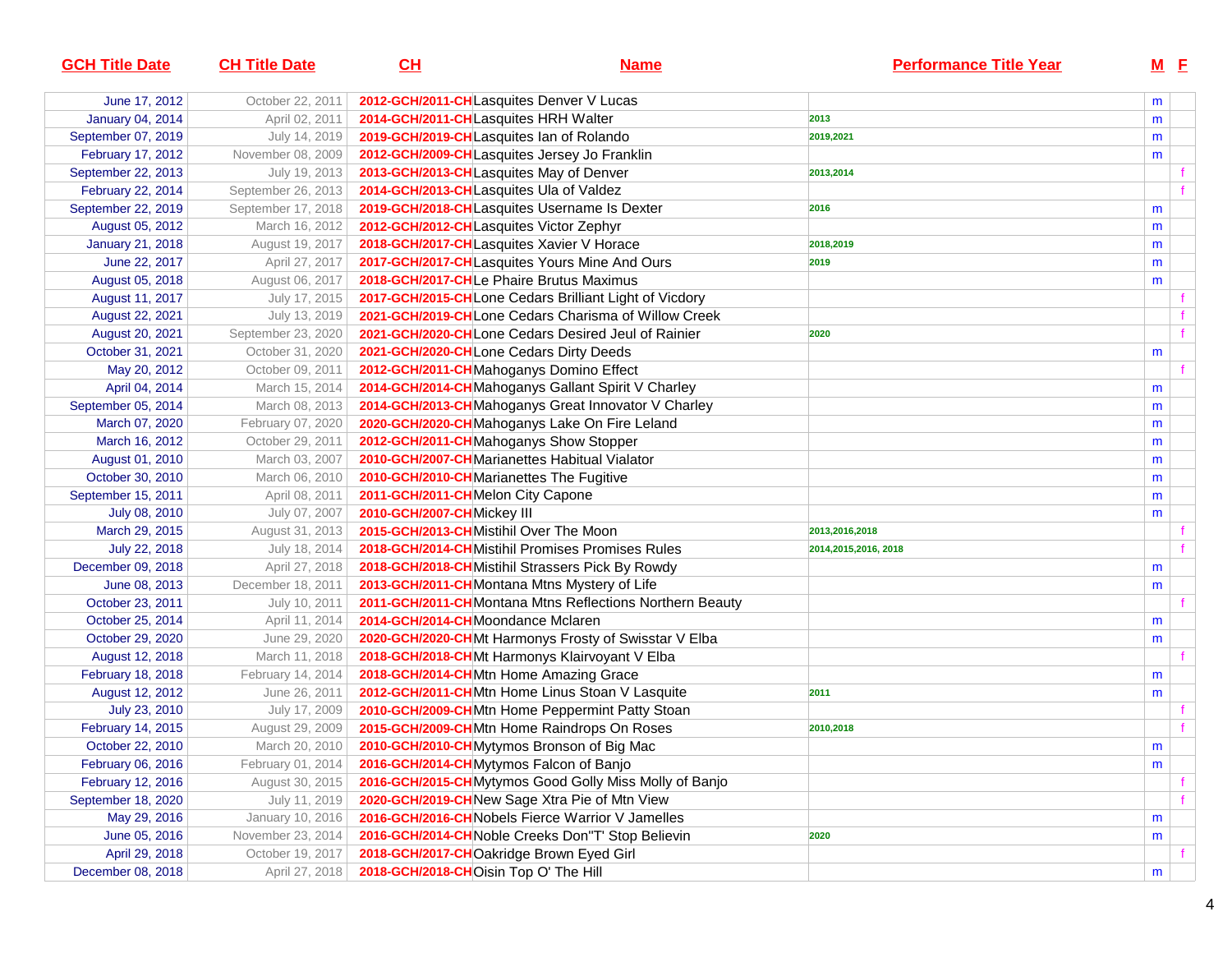| <b>GCH Title Date</b>   | <b>CH Title Date</b> | $CH$                                 | <b>Name</b>                                                       | <b>Performance Title Year</b> |   | $M$ E |
|-------------------------|----------------------|--------------------------------------|-------------------------------------------------------------------|-------------------------------|---|-------|
| July 18, 2010           | September 18, 2006   |                                      | 2010-GCH/2006-CHOpdykes Drives Me To Drink                        |                               | m |       |
| May 27, 2019            | February 10, 2019    |                                      | 2019-GCH/2019-CHOpdykes Layla V Somerset                          |                               |   | f.    |
| April 05, 2015          | December 14, 2012    |                                      | 2015-GCH/2012-CHOpdykes Please Drink Responsibly                  |                               | m |       |
| April 05, 2019          | March 08, 2019       |                                      | 2019-GCH/2019-CHOpdykes Sesto Elemento                            |                               | m |       |
| July 04, 2014           | May 04, 2013         |                                      | 2014-GCH/2013-CHOpdykes Sweet Sassy Sarsparilla                   |                               |   | f.    |
| <b>January 15, 2012</b> | September 14, 2011   |                                      | 2012-GCH/2011-CHOpdykes Your Place Or Mine                        |                               |   |       |
| October 13, 2019        | July 08, 2017        | 2019-GCH/2017-CH Precious Pup Uzi    |                                                                   |                               | m |       |
| May 26, 2013            | May 31, 2013         |                                      | 2013-GCH/2013-CH Precious Pups Arizonas Wildfire V Daisy          |                               |   |       |
| April 02, 2016          | February 27, 2015    |                                      | 2016-GCH/2015-CH Precious Pups Call of the Wild Wolf              |                               | m |       |
| May 27, 2019            | November 13, 2016    |                                      | 2019-GCH/2016-CH Precious Pups The Unsinkable Wild Bismark        |                               | m |       |
| March 17, 2016          | August 29, 2015      |                                      | 2016-GCH/2015-CH Precious Pups Zigzagging Thru The Barnyard Score |                               | m |       |
| <b>January 15, 2017</b> | August 30, 2015      | 2017-GCH/2015-CH Rainiers Eye Candy  |                                                                   |                               | m |       |
| December 07, 2019       | January 15, 2017     |                                      | 2019-GCH/2017-CHRainiers Gypsy Woman                              |                               |   |       |
| December 07, 2014       | September 01, 2013   |                                      | 2014-GCH/2013-CH Rainiers Montana Gunpowder & Smoke               |                               | m |       |
| March 30, 2013          | August 26, 2012      |                                      | 2013-GCH/2012-CHRamblewoods Aces Wild                             |                               | m |       |
| May 27, 2017            | April 07, 2017       | 2017-GCH/2017-CHRamblewoods Brooke   |                                                                   |                               |   |       |
| November 06, 2021       | February 08, 2020    | 2021-GCH/2020-CHRamblewoods Chloe    |                                                                   |                               |   | f.    |
| May 29, 2021            | February 20, 2021    |                                      | 2021-GCH/2021-CHRamblewoods Mystic Samaria V Ostara               |                               |   |       |
| November 19, 2021       | August 06, 2021      |                                      | 2021-GCH/2021-CHReemas Fuzzy And Blue                             | 2021,2022                     | m |       |
| October 30, 2011        | April 30, 2011       |                                      | 2011-GCH/2011-CHRevilos Kadillac Man From Redside                 |                               | m |       |
| July 13, 2013           | July 20, 2012        |                                      | 2013-GCH/2012-CHRevilos Lets Go Bo Redside                        |                               | m |       |
| July 07, 2012           | April 27, 2012       |                                      | 2012-GCH/2012-CHRevilos Liquid Asset From Redside                 |                               | m |       |
| November 02, 2018       | October 21, 2012     |                                      | 2018-GCH/2012-CHRevilos Medicine Man Redside Shadow Mtn           |                               | m |       |
| June 15, 2014           | September 29, 2013   | 2014-GCH/2013-CHRf Bella Dawn        |                                                                   |                               |   |       |
| September 01, 2016      | March 15, 2015       |                                      | 2016-GCH/2015-CHRidgewoods Breaking Bad                           |                               |   | f.    |
| April 12, 2013          | February 17, 2013    |                                      | 2013-GCH/2013-CHRock And Rolls For Your Entertainment             |                               | m |       |
| September 14, 2013      | January 19, 2013     |                                      | 2013-GCH/2013-CHRock And Rolls Pinball Wizard                     | 2013,2014                     | m |       |
| April 08, 2016          | April 04, 2015       | 2016-GCH/2015-CHRoyal Treasures Tori |                                                                   |                               |   | f.    |
| March 06, 2022          | January 04, 2020     |                                      | 2022-GCH/2020-CHRoyaltys Go For The Gold                          |                               |   | f.    |
| October 21, 2012        | July 07, 2012        |                                      | 2012-GCH/2012-CHRoyaltys The Marshall of Freedom                  |                               | m |       |
| October 28, 2018        | August 25, 2018      |                                      | 2018-GCH/2018-CH Royaltys Total Eclipse of My Heart               |                               |   | f.    |
| November 11, 2017       | June 09, 2017        | 2017-GCH/2017-CH Saffos I Kick Up    |                                                                   |                               |   | f     |
| April 23, 2015          | January 10, 2015     |                                      | 2015-GCH/2015-CH Sandcastles Indecent Proposal                    |                               |   | f     |
| October 30, 2010        | June 20, 2010        |                                      | 2010-GCH/2010-CH Sandrimars April Ice V Revilo                    | 2013                          |   | f     |
| July 10, 2014           | July 19, 2013        |                                      | 2014-GCH/2013-CHSandrimars Buffett Rocks Revillo                  | 2015                          | m |       |
| February 05, 2022       | July 12, 2019        |                                      | 2022-GCH/2019-CH Sandy Pits Jaguar Xk Coupe'R                     | 2021                          | m |       |
| May 15, 2021            | April 28, 2019       |                                      | 2021-GCH/2019-CH Sapphires Maybe She's Born With It V Brb         |                               |   |       |
| May 26, 2013            | November 20, 2010    |                                      | 2013-GCH/2010-CHScandias Dreamcatcher Heezedoorn                  |                               |   |       |
| April 08, 2016          | April 21, 2012       |                                      | 2016-GCH/2012-CHScandias Elmas Heezedoorn                         |                               |   | f.    |
| April 21, 2022          | November 22, 2020    |                                      | 2022-GCH/2020-CH Serpentinas Fire Storm V Skydancer               |                               | m |       |
| September 10, 2021      | December 10, 2017    |                                      | 2021-GCH/2017-CH Shadow Mtn Back To The Future                    | 2021                          | m |       |
| May 19, 2012            | June 27, 2009        |                                      | 2012-GCH/2009-CH Shadow Mtn Playboy Atlarge Reema                 | 2011,2012,2013,2014           | m |       |
| June 19, 2021           | June 09, 2017        | 2021-GCH/2017-CH Shadow Mtn Zamboni  |                                                                   | 2018                          | m |       |
| May 20, 2018            | July 24, 2016        |                                      | 2018-GCH/2016-CHShadow Mtn Zenobia Von Ravensberg                 | 2016                          | m |       |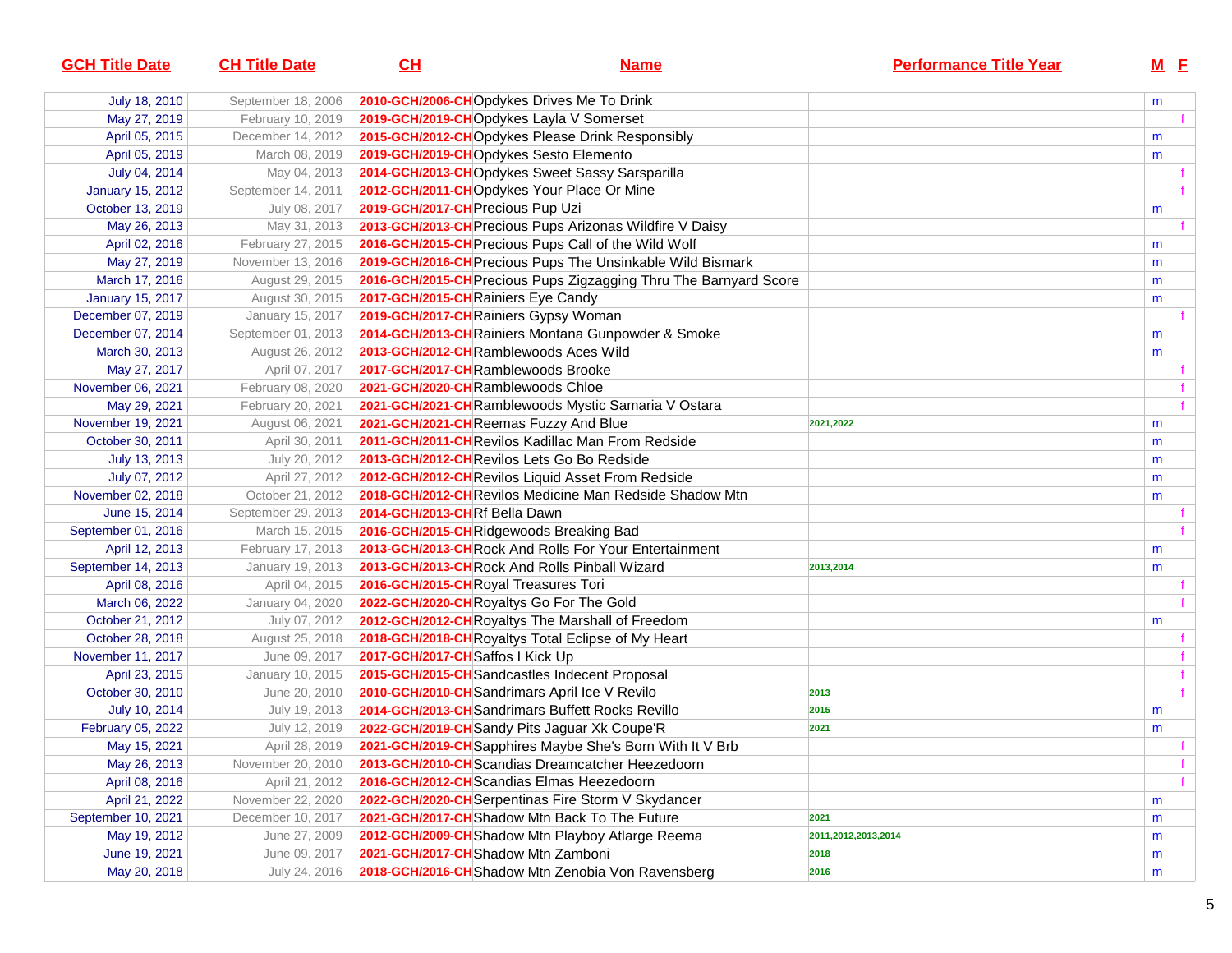| <b>GCH Title Date</b>   | <b>CH Title Date</b> | $CH$                                            | <u>Name</u>                                                      | <b>Performance Title Year</b> | $M$ $E$ |              |
|-------------------------|----------------------|-------------------------------------------------|------------------------------------------------------------------|-------------------------------|---------|--------------|
| November 18, 2017       | February 12, 2017    | 2017-GCH/2017-CH Shadow Mtn Zeppelin            |                                                                  |                               | m       |              |
| <b>January 16, 2011</b> | December 06, 2009    |                                                 | 2011-GCH/2009-CHShericks Diamond Rio Del Vicdory                 | 2009,2010                     |         | f            |
| July 19, 2013           | October 27, 2012     | 2013-GCH/2012-CHShericks Fassli                 |                                                                  |                               |         |              |
| July 17, 2015           | February 23, 2015    | 2015-GCH/2015-CH Shericks Gemstone For Linbil   |                                                                  |                               |         |              |
| May 30, 2016            | April 25, 2015       |                                                 | 2016-GCH/2015-CHSilverdollar Magnific 1 of Shadow Mt             |                               | m       |              |
| August 28, 2010         | September 17, 2009   | 2010-GCH/2009-CHSimply Splish Splash            |                                                                  |                               |         |              |
| February 20, 2022       | April 24, 2021       | 2022-GCH/2021-CHSkydancer Seabright Beach       |                                                                  |                               |         | $\mathbf{f}$ |
| February 05, 2012       | October 08, 2005     | 2012-GCH/2005-CHSkydancers Anne Bonny           |                                                                  |                               |         | f            |
| September 04, 2010      | February 02, 2008    |                                                 | 2010-GCH/2008-CH Skydancers Cosmos Gazr Rathlegue                |                               | m       |              |
| June 30, 2011           | January 31, 2010     | 2011-GCH/2010-CHSkydancers Kiss Me Im Irish     |                                                                  |                               |         |              |
| August 28, 2011         | January 23, 2010     |                                                 | 2011-GCH/2010-CH Skydancers Man of Steel For Vicdory             | 2010                          | m       |              |
| February 05, 2012       | November 28, 2010    |                                                 | 2012-GCH/2010-CHSkydancers Zenyatta V Szajda                     |                               |         |              |
| November 08, 2018       | March 10, 2018       |                                                 | 2018-GCH/2018-CHSlatons A Little Cash Goes A Long Way            |                               | m       |              |
| October 13, 2018        | March 17, 2018       |                                                 | 2018-GCH/2018-CH Slatons Blue Light Special V Pachaug Saints     | 2018                          | m       |              |
| June 12, 2016           | May 22, 2016         | 2016-GCH/2016-CHSlatons I Wanna B Big N Rich    |                                                                  |                               | m       |              |
| May 29, 2021            | September 06, 2020   | 2021-GCH/2020-CHSlatons Kid Rock                |                                                                  |                               | m       |              |
| February 08, 2014       | May 04, 2013         |                                                 | 2014-GCH/2013-CH Slatons Movin To Victory Lane                   |                               |         |              |
| March 19, 2011          | December 13, 2008    | 2011-GCH/2008-CHSlatons Odds In R Favor         |                                                                  |                               |         | f            |
| August 29, 2020         | September 02, 2018   |                                                 | 2020-GCH/2018-CHSlatons Panocea of Hope V Hector In The Barnyard |                               |         | $\mathbf{f}$ |
| March 03, 2019          | September 16, 2018   |                                                 | 2019-GCH/2018-CHSlatons Piece of The Rockie Mountain             |                               | m       |              |
| August 22, 2015         | March 13, 2015       | 2015-GCH/2015-CH Slatons Ramblin Rose           |                                                                  |                               |         |              |
| October 13, 2018        | September 15, 2018   | 2018-GCH/2018-CHSlatons Sweet Secret            |                                                                  | 2018,2019                     |         | f            |
| <b>January 22, 2016</b> | May 02, 2015         | 2016-GCH/2015-CHSlatons Ticket To Ride          |                                                                  | 2017                          | m       |              |
| September 02, 2017      | September 27, 2015   | 2017-GCH/2015-CHSlatons Victoria Secret         |                                                                  | 2016                          |         | f            |
| August 23, 2012         | April 06, 2012       | 2012-GCH/2012-CH Sleepy Hollows Ice Slicer      |                                                                  |                               |         | f            |
| November 24, 2011       | May 08, 2011         |                                                 | 2011-GCH/2011-CHSt. Havensts Thunder And Lightning               |                               | m       |              |
| May 27, 2017            | November 13, 2016    | 2017-GCH/2016-CH Starbrites Ellington V Cedar   |                                                                  | 2016,2018,2019                | m       |              |
| November 25, 2012       | October 07, 2012     | 2012-GCH/2012-CH Starbrites Olive N Northpointe |                                                                  |                               |         |              |
| July 26, 2013           | July 28, 2012        | 2013-GCH/2012-CHStars Henry Aquilla             |                                                                  |                               | m       |              |
| March 25, 2016          | July 05, 2015        | 2016-GCH/2015-CHStars Just Jillin               |                                                                  |                               |         |              |
| October 25, 2015        | November 15, 2014    |                                                 | 2015-GCH/2014-CHStoans Cow Boy of Windshadows                    | 2016                          | m       |              |
| July 18, 2010           | July 11, 2009        | 2010-GCH/2009-CH Stoans Rupert of Oz            |                                                                  | 2009,2010                     | m       |              |
| May 20, 2012            | January 22, 2011     | 2012-GCH/2011-CHStoans Unstoppable of Veva      |                                                                  |                               |         |              |
| July 01, 2012           | October 23, 2011     | 2012-GCH/2011-CHStoans Xabu De Peru             |                                                                  |                               | m       |              |
| June 09, 2012           | July 10, 2011        | 2012-GCH/2011-CHStoans Xena Anne De Peru        |                                                                  | 2011,2012,2013                |         |              |
| <b>January 22, 2011</b> | October 22, 2007     | 2011-GCH/2007-CH Summerlyns Keeping It Real     |                                                                  |                               | m       |              |
| August 19, 2012         | April 07, 2012       |                                                 | 2012-GCH/2012-CH Summerlyns Pour Me A Double                     |                               |         |              |
| May 26, 2017            | May 30, 2016         |                                                 | 2017-GCH/2016-CH Summerlyns Very Much A Lady                     | 2015                          |         | T.           |
| May 12, 2012            | October 14, 2011     |                                                 | 2012-GCH/2011-CHSunshines Little Lady of Romance                 |                               |         | f            |
| May 28, 2011            | July 24, 2010        |                                                 | 2011-GCH/2010-CH Swank Saints Starz Over The Rainbow             |                               |         | f            |
| June 26, 2010           | September 15, 2007   | 2010-GCH/2007-CH Swissongs Saddle Rock          |                                                                  |                               | m       |              |
| November 13, 2011       | November 29, 2009    | 2011-GCH/2009-CH Swisstars Acting Out Lea       |                                                                  |                               |         |              |
| December 10, 2011       | May 16, 2010         | 2011-GCH/2010-CH Swisstars Brown Sugar          |                                                                  |                               |         |              |
| June 17, 2012           | October 16, 2011     | 2012-GCH/2011-CH Swisstars Dandy-Lion           |                                                                  |                               | m       |              |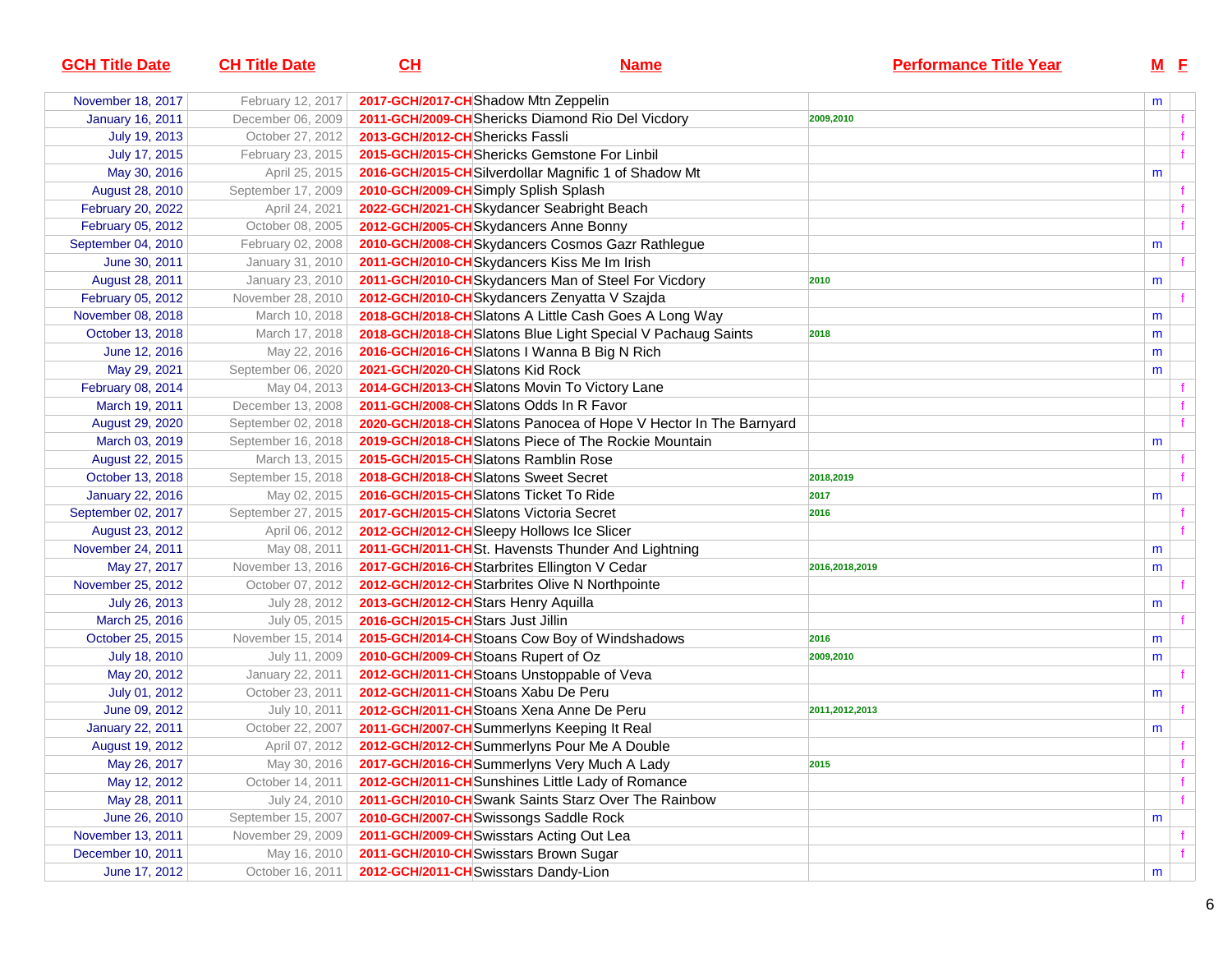| <b>GCH Title Date</b>   | <b>CH Title Date</b> | CH                                       | <b>Name</b>                                                    | <b>Performance Title Year</b>      |   | $M$ E |                |
|-------------------------|----------------------|------------------------------------------|----------------------------------------------------------------|------------------------------------|---|-------|----------------|
| July 22, 2012           | March 10, 2012       | 2012-GCH/2012-CH Swisstars Glory         |                                                                |                                    |   |       |                |
| July 04, 2015           | June 17, 2012        |                                          | 2015-GCH/2012-CHSwisstars Hudson At Skyhaven                   |                                    | m |       |                |
| January 05, 2013        | July 22, 2012        |                                          | 2013-GCH/2012-CHSwisstars Jazz of Rhopsody                     |                                    | m |       |                |
| October 17, 2014        | July 20, 2013        | 2014-GCH/2013-CHSwisstars King of Hearts |                                                                |                                    | m |       |                |
| May 08, 2015            | October 12, 2014     | 2015-GCH/2014-CHSwisstars Moondoggie     |                                                                |                                    | m |       |                |
| March 24, 2018          | July 31, 2016        |                                          | 2018-GCH/2016-CH Swisstars Strider V Kingdom Sts               |                                    | m |       |                |
| July 13, 2019           | March 22, 2019       |                                          | 2019-GCH/2019-CH Swisstars Tough Iceman Ovie V Kingdom Saints  |                                    | m |       |                |
| December 12, 2021       | December 03, 2020    |                                          | 2021-GCH/2020-CH Swisstars Wendy Darling                       |                                    |   |       |                |
| September 02, 2015      | April 05, 2014       |                                          | 2015-GCH/2014-CHSylvans Loveconquersall V Ramblewood           |                                    |   |       |                |
| October 06, 2013        | May 04, 2013         |                                          | 2013-GCH/2013-CH Szajdas Neverending Story                     | 2013                               | m |       |                |
| February 05, 2022       | August 29, 2021      | 2022-GCH/2021-CHSzajdas Rampage          |                                                                |                                    |   |       |                |
| February 11, 2012       | July 31, 2011        | 2012-GCH/2011-CH Talbergs Gunther        |                                                                |                                    | m |       |                |
| August 14, 2021         | April 13, 2021       |                                          | 2021-GCH/2021-CH The Lone Ranger of Heart Mountain             |                                    | m |       |                |
| August 17, 2019         | December 09, 2017    |                                          | 2019-GCH/2017-CH Thunderhills Doc of Cannery Row               |                                    | m |       |                |
| August 18, 2013         | September 27, 2009   |                                          | 2013-GCH/2009-CH Thunderhills Gentleman Jack                   | 2009                               | m |       |                |
| June 10, 2018           | May 26, 2017         |                                          | 2018-GCH/2017-CH Thunderhills Hazel of Cannery Row             |                                    | m |       |                |
| August 09, 2014         | October 27, 2013     |                                          | 2014-GCH/2013-CH Tiamos Travelin Man of Silvercrown            |                                    | m |       |                |
| May 20, 2017            | June 25, 2016        |                                          | 2017-GCH/2016-CH Tinkerbells Genevieve V Santas Forest         | 2018                               |   |       |                |
| October 02, 2010        | April 08, 2006       | 2010-GCH/2006-CH Tinkerbells Solid Gold  |                                                                |                                    | m |       |                |
| March 23, 2013          | September 09, 2012   |                                          | 2013-GCH/2012-CH Tinkerbells Strike Gold V Santas Forest       |                                    | m |       |                |
| March 03, 2013          | March 10, 2012       |                                          | 2013-GCH/2012-CH Trademarks A Reed & Barton Von Joy            |                                    | m |       |                |
| September 06, 2020      | February 08, 2020    | 2020-GCH/2020-CH Trademarks Afton        |                                                                |                                    |   |       |                |
| May 26, 2013            | August 05, 2012      |                                          | 2013-GCH/2012-CH Trademarks Aphrodite V Kashi                  | 2013,2017,2019                     |   |       |                |
| May 31, 2021            | March 01, 2020       |                                          | 2021-GCH/2020-CH Trademarks Redhot Bristal                     |                                    |   |       |                |
| April 09, 2016          | February 14, 2016    |                                          | 2016-GCH/2016-CH Trademarks Redhot Star Gazer                  |                                    | m |       |                |
| August 26, 2011         | January 23, 2011     | 2011-GCH/2011-CH Trademarks Zephan       |                                                                |                                    | m |       |                |
| October 01, 2020        | September 08, 2019   |                                          | 2020-GCH/2019-CH Trailblazer Willows Harmony of Heart Mountain |                                    |   |       |                |
| October 22, 2016        | February 07, 2016    |                                          | 2016-GCH/2016-CH Twin Branchs Bocephus's Dixie Dream           |                                    | m |       |                |
| <b>January 28, 2012</b> | May 27, 2011         |                                          | 2012-GCH/2011-CH Twin Branchs Red Bull of Empty Keg            |                                    | m |       |                |
| November 08, 2015       | January 10, 2015     |                                          | 2015-GCH/2015-CH Twin Branchs Remington Rambo Man              |                                    | m |       |                |
| May 29, 2011            | November 21, 2010    |                                          | 2011-GCH/2010-CH Twin Hickory Americas Anderson Cooper         |                                    | m |       |                |
| May 29, 2011            | November 27, 2010    |                                          | 2011-GCH/2010-CH Twin Hickory Americas Precious                |                                    |   |       |                |
| December 17, 2010       | August 08, 2010      | 2010-GCH/2010-CHUltima Thules Libby      |                                                                |                                    |   |       |                |
| May 08, 2016            | October 01, 2015     | 2016-GCH/2015-CHUltima Thules Samson     |                                                                |                                    | m |       |                |
| May 13, 2018            | February 09, 2018    | 2018-GCH/2018-CHUltima Thules Voodoo     |                                                                |                                    | m |       |                |
| August 27, 2010         | January 21, 2006     | 2010-GCH/2006-CH Vicdorys Julius Ceasar  |                                                                | 2007,2010                          | m |       |                |
| July 17, 2011           | June 08, 2008        | 2011-GCH/2008-CH Vicdorys Lump O'Coal    |                                                                | 2007,2009,2011,2013                | m |       |                |
| February 12, 2011       | October 04, 2010     |                                          | 2011-GCH/2010-CH Vicdorys Pretty In Pink Diamonds              | 2011,2012,2014,2015,2016,2017,2020 |   |       |                |
| February 10, 2013       | June 23, 2012        |                                          | 2013-GCH/2012-CH Vicdorys Sparkling Pixie Dust                 | 2013                               |   |       | f              |
| August 10, 2014         | May 18, 2014         |                                          | 2014-GCH/2014-CH Vicdorys Unleash The Dark Knight              | 2015,2016,2018                     | m |       |                |
| June 20, 2015           | July 18, 2014        |                                          | 2015-GCH/2014-CH Vicdorys Up The Ante At Willow Creek          |                                    | m |       |                |
| August 18, 2018         | August 12, 2017      | 2018-GCH/2017-CH Vicdorys Vixen          |                                                                | 2017                               |   |       | t.             |
| <b>January 16, 2022</b> | July 10, 2021        |                                          | 2022-GCH/2021-CH Vicdorys You'Re So Cold                       | 2020, 2021, 2022                   |   |       | f <sub>1</sub> |
| October 24, 2021        | November 17, 2018    | 2021-GCH/2018-CH Vonnakens Apollo        |                                                                | 2021                               | m |       |                |